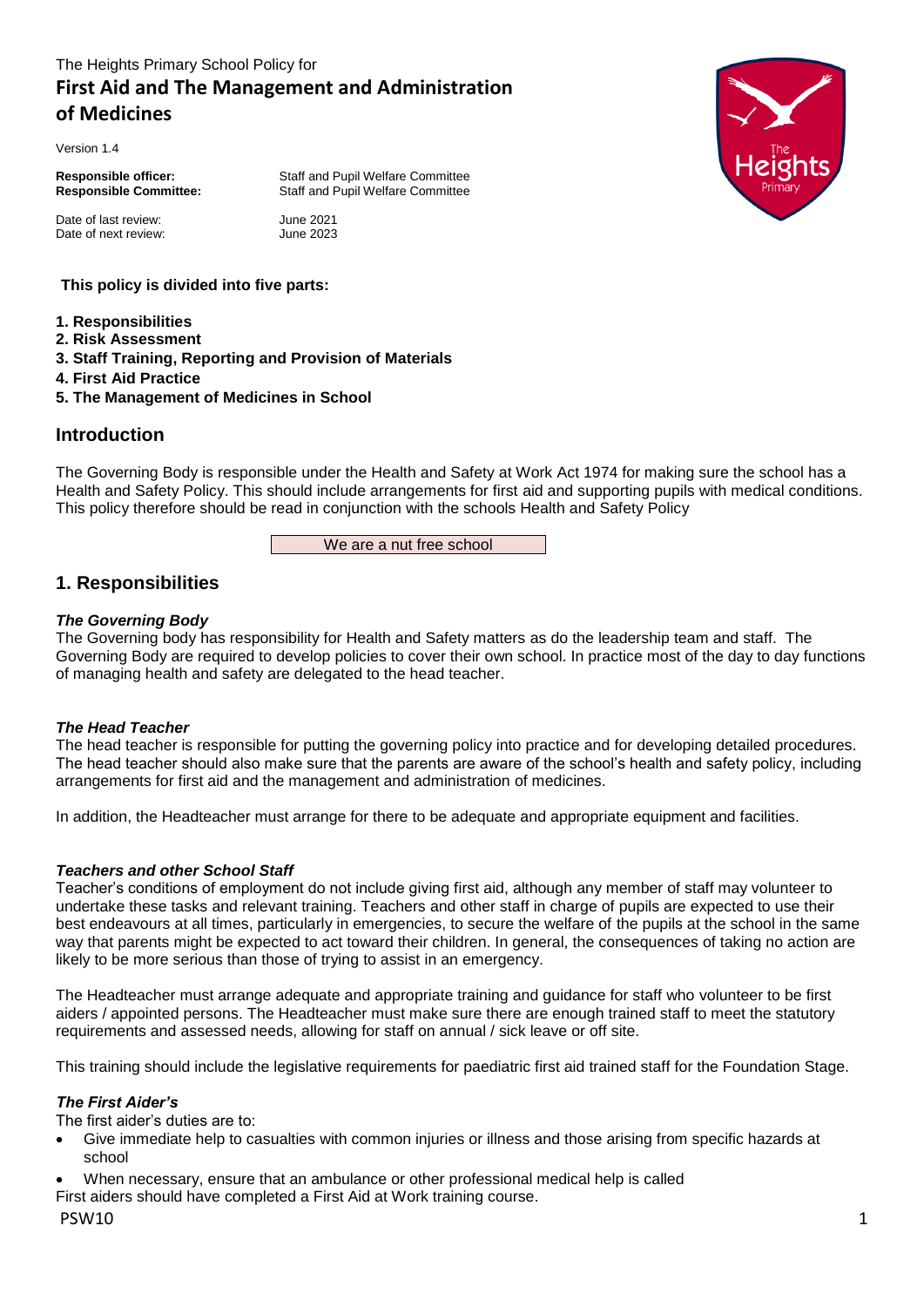## *The Appointed Person / People*

They are someone who:

- Takes charge when someone is injured or becomes ill
- Looks after the first aid equipment e.g. restocking the first aid bags and kits
- Ensures that an ambulance or other professional medical help is summoned when appropriate

Appointed persons can be trained first aiders but this is not necessary. They should not give first aid or treatment for which they have not been trained.

Emergency first aid training should help an appointed person cope with an emergency and improve their competence and confidence.

# **2. Risk Assessment**

There are procedures that check on the safety and systems that are in place in this policy. The school takes part in Annual Health and Safety checks and implement the Health and Safety Action Plan based on the findings.

A risk assessment will take place annually, covering the following areas. The results of the assessment will lead to a revision of policy and procedure by the Leadership Team of the school where appropriate. The revised / updated policy will then be agreed by Governors.

The risk assessment should cover:

The size of the school:

 The numbers of first aiders / appointed people needed to provide adequate cover is clear, including consideration for sickness absence and off site trips / activities

The location of the school

The entrances to be used for access should be clearly identifiable by the services.

Specific Hazards:

- Any specific hazards or risks on the site that should be considered by the services.
- Any measures that should be put in place to reduce the risks

Specific Needs

- Any staff or pupils with specific health needs or disabilities.
- First aid procedures for foundation stage children which are different from those for the other pupils in the school. The school should has a Paediatric First Aid appointed person on site at all times.

Accident statistics

 Statistics can provide useful information indicating the most common injuries, times, locations and activities. This information should be used to concentrate and tailor first aid provision.

How many trained first aiders are required?

- Schools are generally considered lower risk
- Consideration should be given to how many people are required for :
	- $\circ$  Lunchtimes and breaks (it is good practice for supervisors to have first aid training)
		- o To cover leave in case of absence
		- o Off site activities (both presence on the trip and left back at the school)
		- o Adequate provision for practical tasks
- Retraining should be organised three months prior to expiry to ensure continuity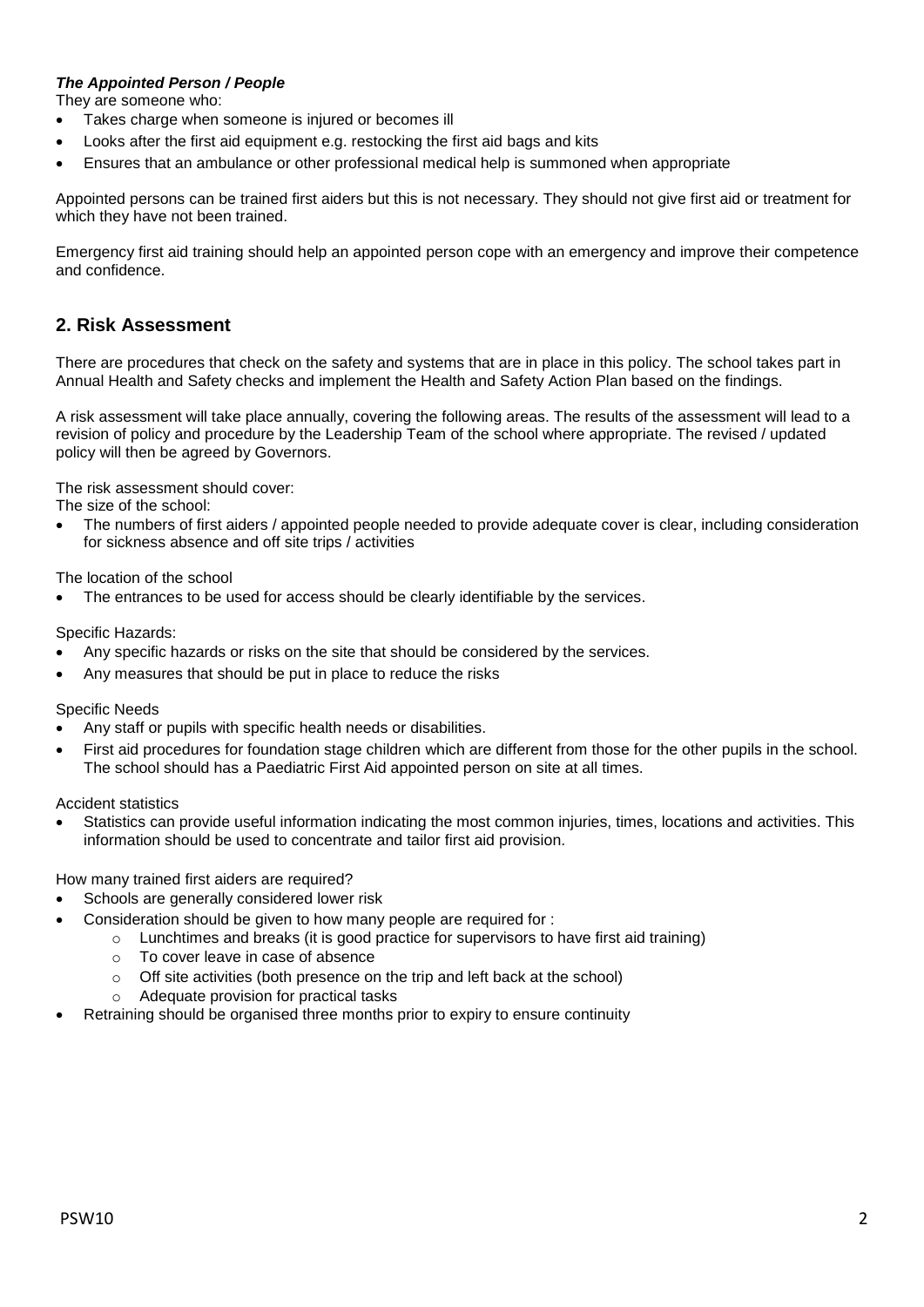# **3. Staff Training, Reporting and Provision of Materials**

# *Numbers and Training*

- The school aims for at least one member of staff working in each classroom to be first aid trained.
- Two members of staff working in Foundation Stage have Paediatric First Aid training.
- All names of first aid trained staff are clearly listed in the school office and key areas around the school.
- Appointed persons are responsible for ensuring that first aid kits and class medical rucksacks are fully stocked and ensuring that any items missing are purchased through the usual school purchasing system.
- All staff who complete break and lunch time duties are responsible for taking medical coolie bags for relevant classes to the area they are supervising.

## *Hygiene and Infection Control*

- All staff should take precautions to avoid infection and must follow basic hygiene procedures including wearing gloves.
- Access is made available for all staff to single use disposable gloves and hand washing facilities, and should take care when dealing with blood or other bodily fluids and disposing of dressings or equipment.

# *Procedures for contacting a first aider*

- In the case of an untrained staff member being first on the scene requiring a first aider they should first assess the situation and decide whether or not the individual is safe to be left whilst help is sought.
- Help should then be sought by the individual or a responsible other by notifying the school office. The school office is then responsible for ensuring a trained first aider attends the incident.
- In every area used outside of the school buildings or boundary, supervising staff must use a school walkie-talkie.

## *Reporting Accidents and Record Keeping*

- **To HSE** Under the Reporting of Injuries, Diseases and Dangerous Occurrences Regulations 1995 (RIDDOR) some accidents must be reported to the HSE. The latest guidelines for reportable serious/significant incidents are attached to this policy.
- **To parents** In an emergency the child's parents should be contacted using the details in the emergency contacts folder in the school office. The school will however report all serious or significant incidents to the parents.
- The school must keep a record of any reportable injury, disease or dangerous occurrence including (the date, method of reporting, time, place of event, personal details of those involved, description of the nature of the event / disease). This record can be combined with other accident records.
- The school will keep a record of any first aid treatment given by first aiders or appointed persons by completing the school's accident record sheet. A copy of this should be sent home and a copy kept on the injured person's file for a minimum of three years. The school will use this information in the risk assessment to try and reduce risk, for investigatory purposes where necessary.

## *Arrangements of off-site activities*

Staff members organising off site activities are responsible for ensuring they have a portable first aid kit and the class First Aid Coolie Bag with them. They are also responsible for reporting any use of the kit and consequent shortage of supplies to the person who is in charge of restocking first aid supplies.

## *First Aid Materials Equipment and First Aid Facilities:*

There are sufficient full first aid kits in school to cover every supervised area at break and lunch times and portable first aid kits for use off site.

- The full first aid kits are located in the School Office, the two staff rooms and the classrooms.
- Portable first aid kits are kept in the School Office for staff to take on off site visits and activities.

All First Aiders are responsible for informing the office if equipment is missing so replacements can be ordered.

## *Vehicles*

Any vehicle used by the school to transport children must have a portable First Aid kit. Staff are responsible for ensuring they take a portable kit whenever they transport children in vehicles.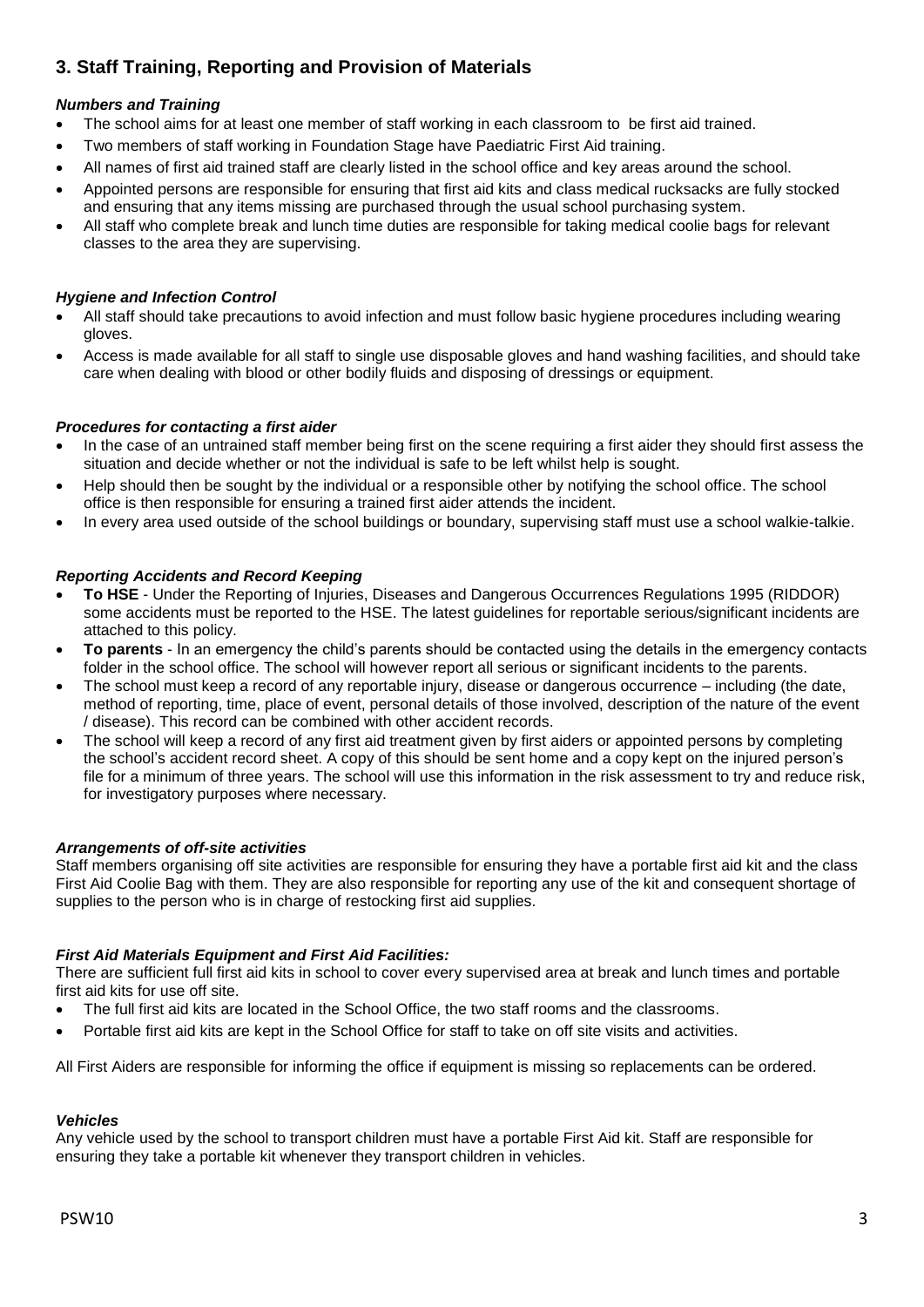# *First Aid Room*

The named room for first aid will be the Nurture Room. In this room there is a medical bed (sofa bed).

#### *Out of school arrangements e.g. after school clubs, parents' evenings*

All persons using the school outside normal school hours should be informed of the location of the first aid kits and should ensure that they have a first aid trained individual to deal with any incident. The club provider is responsible for informing the school office staff of any accidents that occur and of any first aid equipment that is used, and must have up-to-date information about the medical needs of the children attending the session and have medical equipment as necessary to hand (Epipen/Inhaler).

# **4. First Aid Practice – Guidelines to First Aid in School**

#### *Rationale*

Children and adults in our care need good quality first aid provision. Clear and agreed systems should ensure that all children are given the same care and understanding in our school. This care should extend from emergency first aid provision, the administration of medicines to dealing with Epilepsy, Asthma and head lice.

#### *Purpose*

1. Gives clear structures and guidelines to all staff regarding all areas of first aid and medicines

- 2. Clearly defines the responsibilities and the staff
- 3. Enables staff to see where their responsibilities end
- 4. Ensures the safe use and storage of medicines in the school
- 5. Ensures the safe administration of medicines in the school
- 6. Ensures good first aid cover is available in the school and on visits

Staff new to the school are given a copy of this policy when they are appointed. This policy is regularly reviewed and updated. This policy has safety as its priority.

#### *Cuts*

The nearest adult deals with small cuts. All open cuts should be covered after they have been treated with a medi wipe. Children should always be asked if they can wear plasters BEFORE one is applied. Children who are allergic to plasters will be given an alternative dressing. Minor cuts do not need to be recorded in the accident file.

**ANYONE TREATING AN OPEN CUT SHOULD USE GLOVES.** All blood waste is disposed of in the yellow bin, located in the disabled toilet.

## *Bumped heads*

Any bump to the head, no matter how minor is treated as serious. All bumped heads should be treated with an ice pack. Parents and guardians must be informed **BY TELEPHONE/TEXT MESSAGE**. Children are given a 'Head bump' sticker to wear for the rest of the day which is visible to staff. The child's teacher should be informed and keep a close eye on the progress of the child. **ALL** bumped head incidents should be recorded in the Minor Injury Log.

#### *Accident/Injury Reporting*

The accident file is located in the School Office. For major accidents an online report must be completed within 24 hours of the accident. This report needs to be signed by the Headteacher, and a copy placed in the child's file. The information should then be sent to the HSE.

## *Calling the emergency services*

In the case of major accidents, it is the decision of the fully trained first aider if the emergency services are to be called. Staff are expected to support and assist the trained first aider in their decision.

If a member of staff is asked to call the emergency services, they must,

- 1. State what has happened
- 2. The child's name
- 3. The age of the child
- 4. Whether the casualty is breathing and/or unconscious
- 5. The location of the school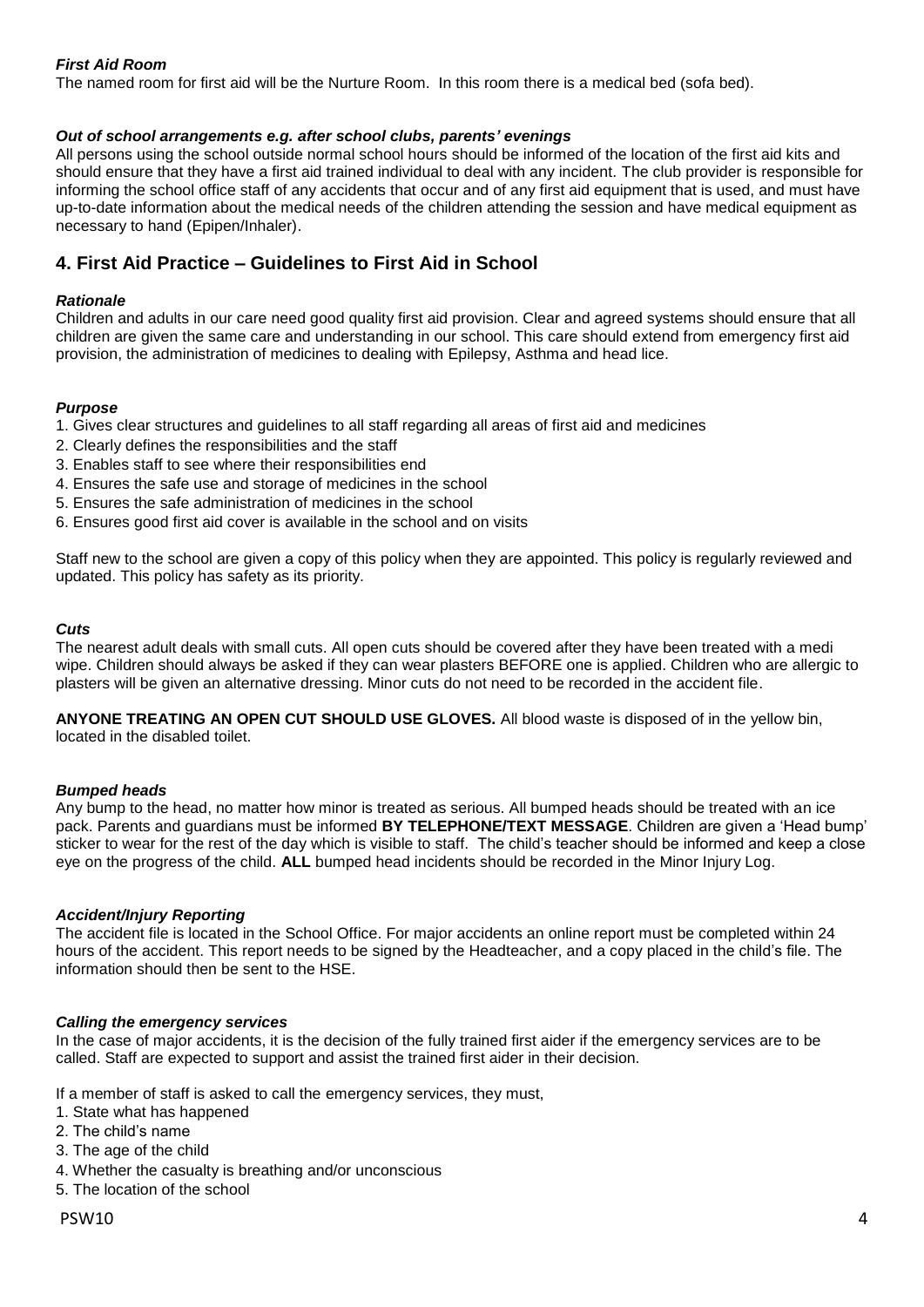In the event of the emergency services being called, a member of the Admin staff OR another member of staff, should wait by the school delivery gate and guide the emergency vehicle into the school. Children should be kept in their classrooms where possible or on the playground so they are not aware of the vehicle arriving.

If the casualty is a child, their parents should be contacted immediately and given all the information required. If the casualty is an adult, their next of kin should be called immediately. All contact numbers for children are in the Emergency Contacts File and all staff contact details are clearly located in the school office. All staff and pupil contacts are also on the School's Management Information System (Integris).

# **5. The Management of Medicines in School**

This section of the policy takes account of the statutory guidance contained in:

- Supporting Pupils at School with Medical Conditions 2015
- The Disability Discrimination Act 1995 pt4
- Early Years and the Disability Discrimination Act 1995
- Statutory Framework for The Early Years Foundation Stage 2017
- The National Curriculum in England guidance on Inclusion 2017 pt4
- Handbooks for primary and secondary teachers
- The Special Educational Needs and Disability Act 2001
- Special Educational Needs and Disability Code of Practice 0 to 25 years 2015

This document is a statement of the aims, principles and strategies for dealing with children with medical needs who require medication to be administered while at school or for children who require medication for short periods of time. It is not a policy to be taken in isolation and should be read in conjunction with other related school policies including the Health and Safety policy.

## *General Statement*

The Heights is committed to reducing the barriers to sharing in school life and learning for all its pupils. It is welcoming and supportive of pupils with medical conditions and provides them with the same opportunities and access to activities (both school based and out of school) as other pupils. Staff understand the medical conditions of pupils at The Heights and that they may be serious, adversely affect a child's quality of life and impact on their ability and confidence. All staff understand their duty of care to children and know what to do in the event of an emergency.

## *Medication*

Parents should, wherever possible, administer or supervise the self-administration of medication to their children. This may be affected by the parent visiting the establishment. However, this might not be practicable and in such a case parents may make a request for medication to be administered to the child at the school. The parent must complete the consent form before medicines can be administered.

## *Legal Obligation to Administer Medicines*

There is no legal obligation that requires school staff to administer medicines.

Teachers' conditions of employment do not include giving or supervising a pupil taking medicines. Agreement to do so must be voluntary. Where the school agrees to administer medicines or carry out other medical procedures, staff will receive appropriate training and support from health professionals. They will be made aware of the correct procedures to follow in administering medicines, and in procedures in the event of a child not reacting in the expected way.

## *Prescribed medicines*

If unavoidable and medication needs to be administered at set times during the school day, the following arrangements will be made by the school with the parent or carer to allow the school to take on the responsibility:-

i. The parent or carer will be asked to complete and return the attached form (Appendix 1) giving all the relevant details in full. In so doing, the parent/carer consents to the school administering medication to his/her child(ren) for the duration of the course of medication. A copy of the parental consent form will be kept in the School Office.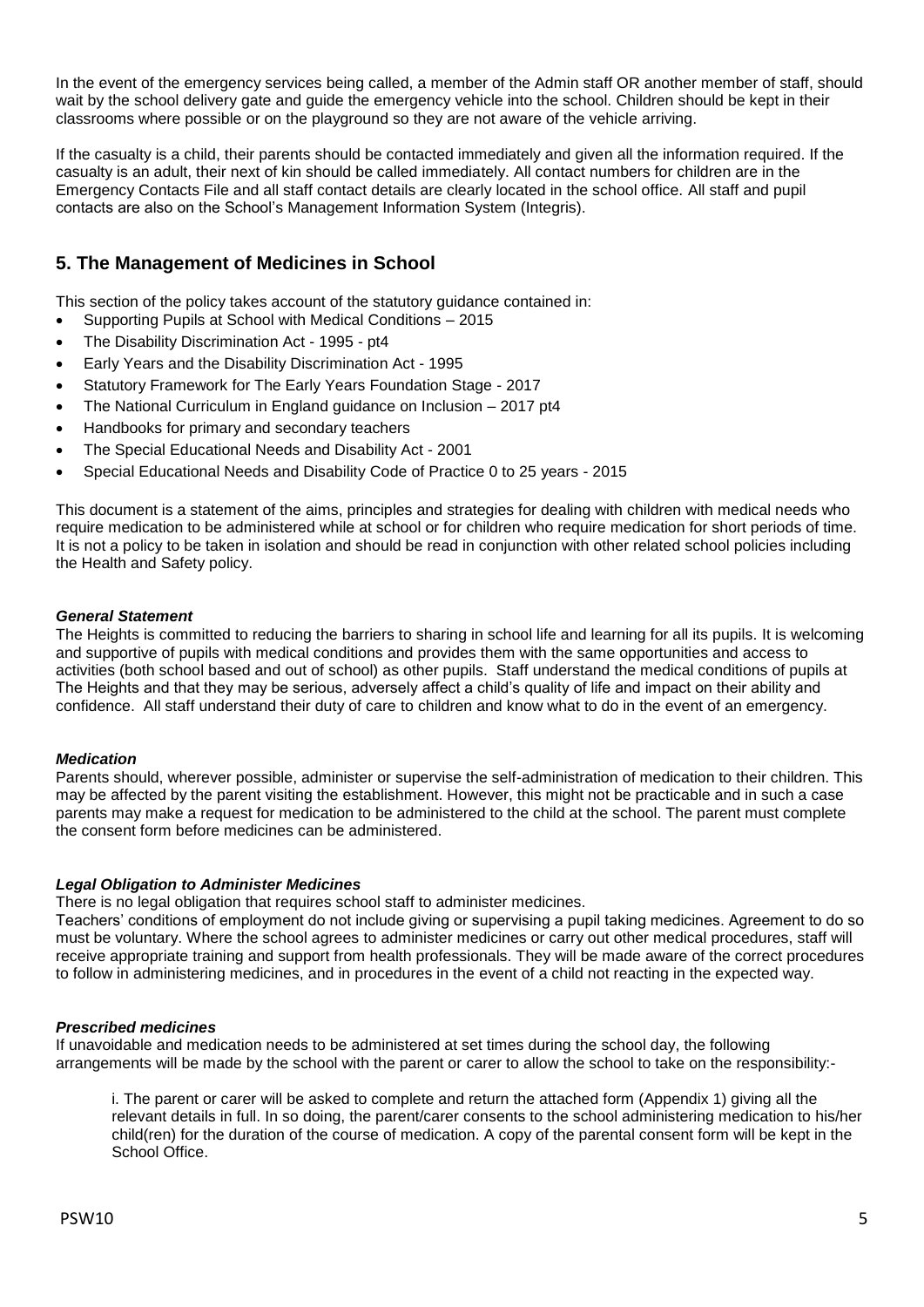ii. For pupils requiring regular doses of medicine on a long-term basis (e.g. in the case of chronic illness or specific medical conditions), the parents will be asked to discuss the implications of the illness with the Headteacher and the designated teacher, and a decision will be made as to the arrangements necessary to administer the medication and support the child. Parents will be asked to complete a consent form for the school for the administering of the medication and a Healthcare Plan may be drawn up. (See appendix 2) iii. Medicines should always be provided in the original container as dispensed by a pharmacist and include the name of the child and the prescriber's instructions for dosage and administration. School will not accept medicines that have been taken out of the container nor make changes to dosages on parental instruction.

iv. Some pupils with chronic complaints may well be taking responsibility for administering their own medicine, including inhalers. In these cases, a parental consent form, together with clear instructions, must be completed, and parents must liaise closely with the child's class-teacher. The written parental consent will be kept in a folder in the School Office and recorded on a Class list within the Class Registers, so that the information is available to any other teacher taking that class.

The Healthcare plans and medical consent forms are kept in the School Office. When medicine is administered, staff must complete the dated entry of this, on the forms. Before administering medicines, staff should read the date entry section of the form to check that the medicine has not already been administered.

#### *Non-Prescribed Medicines*

The school will not administer any medicines that have not been prescribed by a doctor, dentist, nurse prescriber or pharmacist prescriber, unless it is done as part of an individual Health Care Plan. No child will be given any medicines without their parent's written consent.

#### *Controlled Drugs*

Controlled drugs, such as Ritalin, are controlled by the Misuse of Drugs Act, and therefore have to be strictly managed. The amount of medication handed over to the school will always be recorded. It will be stored in a locked non portable container, and only specific named staff will be allowed access to it. Each time the drug is administered it will be recorded, including if the child refused to take it. Passing a controlled drug to another child is an offence under the Misuse of Drugs Act.

#### *Refusing Medication*

If a child refuses to take medication staff will not force them to do so. The refusal will be recorded and the parents informed. If necessary, the school will call the emergency services.

#### *Pain Killers*

Please note that staff will not be able to administer paracetamol or other pain relief medicine unless they have been prescribed and provided by the pupil's doctor.

#### *Patient medicines*

Cough/throat sweets, "Tunes" etc. or lip balm will not be brought to school by pupils. Sun screen may come in to school as long as it is clearly labelled with the pupil's name and the pupil can apply the cream for themselves. Pupils must not share sun screen.

#### *Safe Storage of Medicines*

The school will only store and administer medicine that has been prescribed for an individual child. Medicines will be stored in the School Office strictly in accordance with product instructions. Children will be informed where their own medicines are stored. Administration of medicines takes place in the intervention or staff rooms.

All emergency medicines, such as asthma inhalers and adrenaline pens (epipens), will be readily available to children and kept in the class medical coolie bags in the KS1 or KS2 workroom/staffroom. There will be a file of children with such allergies with information about the allergens and any specific treatment. Inhalers and Epipens will be sent home termly to be checked by parents. They must be returned to school for the beginning of term.

Children who have asthma MUST have an up to date inhaler in School (Please refer to the Asthma Policy) Children who have Epipens MUST have two up to date Epipens in School (Please refer to the Epipen Policy)

Staff receive annual training on the use of Epipens. Children who require these Epipens are listed as above.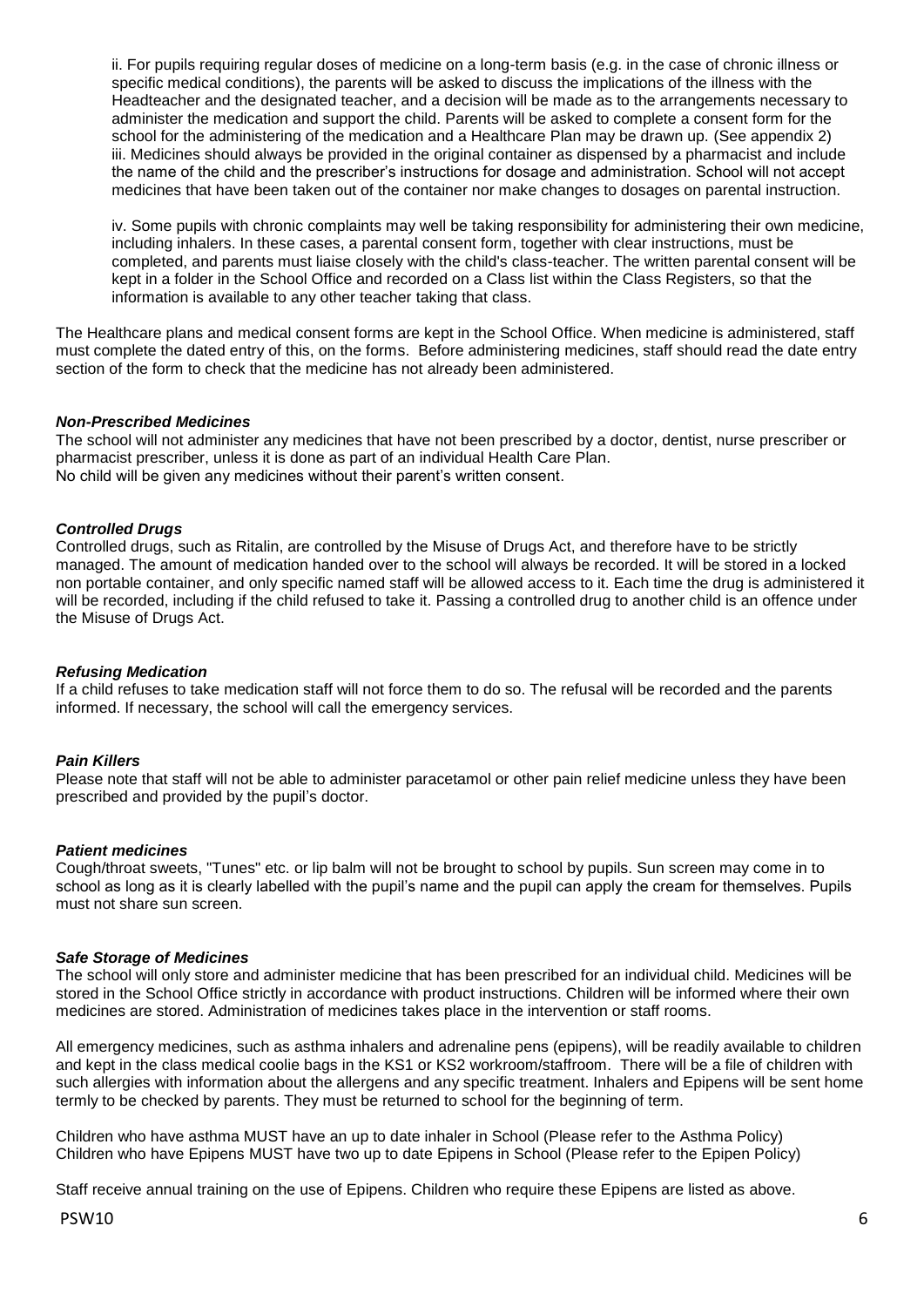#### *Receiving/returning medicines*

Medicines will be received at the start of the school day via the school office. Consent forms must be completed by the parent/guardian at this time. Medicines will be returned to the parent/guardian at the end of the school day via the school office. **Medicines must not be brought in or collected by pupils themselves other than inhalers.** 

#### *Emergency Medicines*

If a pupil requires emergency medicines (inhalers, epi-pens etc), the parents/ carers must inform the school by letter or via the data collection sheet issued to all parents at the beginning of the academic year and the medicine must be in school, at all times. It is the responsibility of the parent/carer to ensure that the medicine is not out of date.

Pupils who require emergency medication will not be able to participate in school trips if they do not have their medication in school to take with them. Parents/ carers need to inform the school by letter or via the data collection sheet if the pupil no longer requires their emergency medication.

All children should take their inhalers/epipens with them whenever they do rigorous activity.

## **Please note: OTHER ASTHMA SUFFERERS CANNOT SHARE INHALERS.**

#### *Training*

Any specific training required by staff on the administration of medication (e.g. adrenaline via an epipen) will be provided by or through the school nurse. Staff will not administer such medicines until they have been trained to do so.

The school will keep records of all staff trained to administer medicines and carry out other medical procedures. Training will be updated as appropriate.

#### *Offsite visits*

As a school we encourage pupils with medical needs to participate in offsite visits. All staff supervising visits should be aware of any medical needs, medication to be administered and the relevant emergency procedures. Where necessary an individual risk assessment will be drawn up. It should be ensured that a member of staff who is trained to administer any specific medication accompanies the pupil and that the appropriate medication is taken on the visit.

#### *Head lice*

Staff do not touch children and examine them for head lice. If it is suspected that a child has head lice parents will be informed and be asked to examine and treat their children at home. When the school is informed of a case of headlice, all parents will be advised to check their children at home as soon as possible and treat them if necessary.

#### *Vomiting and diarrhoea*

If a child vomits or has diarrhoea in school, they will be sent home immediately. Children with these conditions will not be accepted back into school until 48 hours after the last symptom has elapsed.

#### **Staff insurance cover**

If these guidelines are followed, including the requisite to obtain parental consent, staff will be protected by the school's insurance policy against claims of negligence should a child suffer injury as a result of the giving of medicine.

#### **Evaluating the Policy**

This policy statement and the school's performance in supporting pupils requiring medication at school will be monitored and evaluated regularly by the Governing Body.

It will be formally reviewed every two years to ensure that the policy enables all children to have equal access to continuity of education.

Any new legislation or directives will be incorporated into the policy as necessary.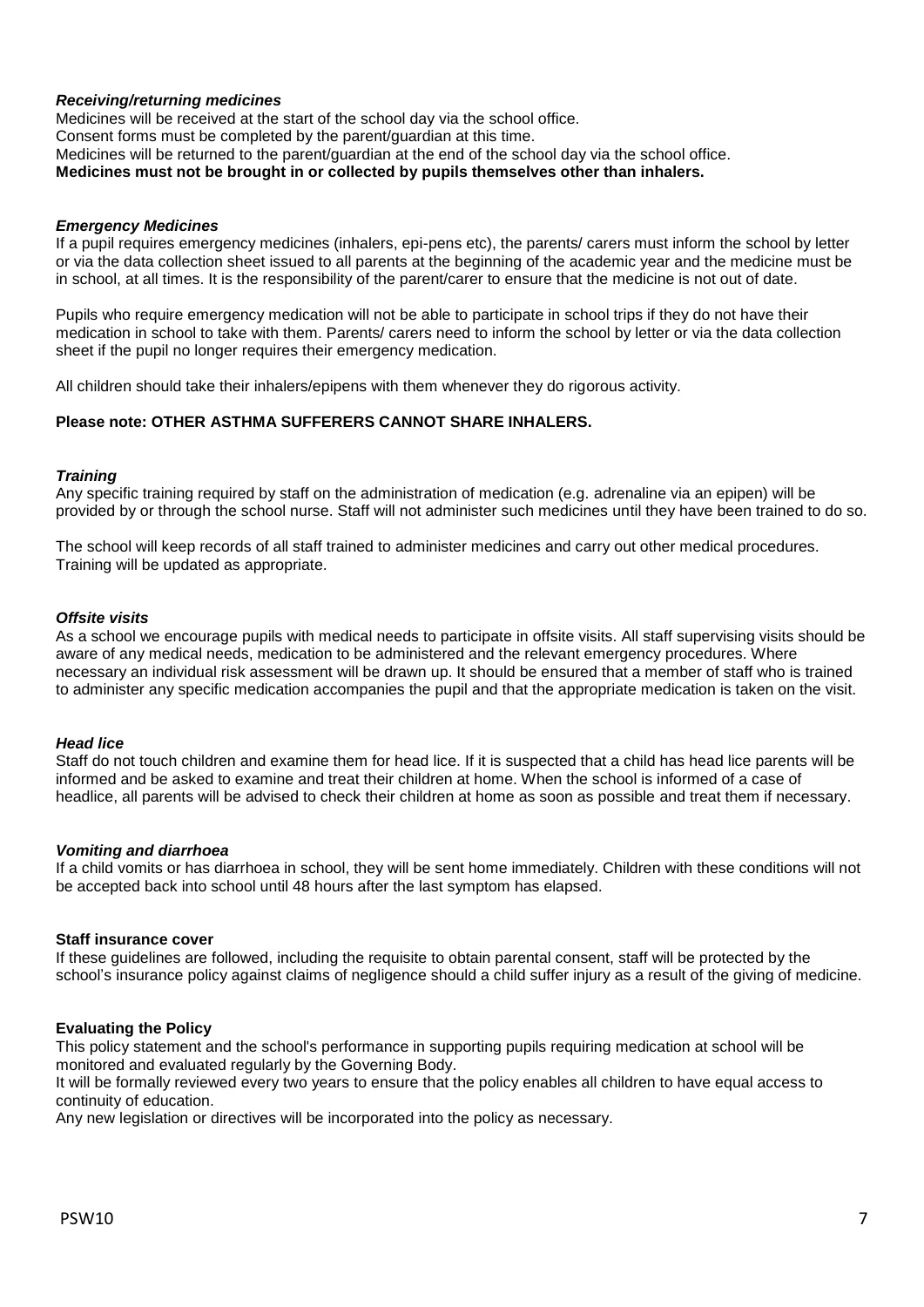#### **Appendix 1 - REQUEST FOR SCHOOL TO ADMINISTER MEDICATION**

*Please note that the school is unable to administer medicine to your child unless you complete and sign this letter and the Headteacher has agreed that the school staff can administer the medication. Medicines must be in their original container.*

I request the administration of medicine to:

| <b>Pupil Details</b>                                                                                                                                                                                                                                                                                                                                                                                               |      |     |  |
|--------------------------------------------------------------------------------------------------------------------------------------------------------------------------------------------------------------------------------------------------------------------------------------------------------------------------------------------------------------------------------------------------------------------|------|-----|--|
|                                                                                                                                                                                                                                                                                                                                                                                                                    |      |     |  |
|                                                                                                                                                                                                                                                                                                                                                                                                                    |      |     |  |
|                                                                                                                                                                                                                                                                                                                                                                                                                    |      |     |  |
|                                                                                                                                                                                                                                                                                                                                                                                                                    |      |     |  |
|                                                                                                                                                                                                                                                                                                                                                                                                                    |      |     |  |
| <b>Medication</b>                                                                                                                                                                                                                                                                                                                                                                                                  |      |     |  |
| Name of Medication:                                                                                                                                                                                                                                                                                                                                                                                                |      |     |  |
| <b>Expiry Date of Medication:</b>                                                                                                                                                                                                                                                                                                                                                                                  |      |     |  |
| Dosage:                                                                                                                                                                                                                                                                                                                                                                                                            |      |     |  |
| Frequency:                                                                                                                                                                                                                                                                                                                                                                                                         |      |     |  |
| Duration (how long must the medicine be taken) in days:                                                                                                                                                                                                                                                                                                                                                            |      |     |  |
| Dispensed by doctor/pharmacy:                                                                                                                                                                                                                                                                                                                                                                                      | Yes: | No: |  |
| <b>Parent/Carer Contact Details</b>                                                                                                                                                                                                                                                                                                                                                                                |      |     |  |
|                                                                                                                                                                                                                                                                                                                                                                                                                    |      |     |  |
|                                                                                                                                                                                                                                                                                                                                                                                                                    |      |     |  |
| I understand that the medicine must be delivered personally to the school and that the school will only be able to administer<br>the medicine if it is able to make the staff time available.<br>I understand that I remain responsible for ensuring that my child receives medication and that I may have to make the<br>necessary arrangements for its administration during the day if the school is unable to. |      |     |  |
| Inhalers: Ensure the use of inhalers is demonstrated by the parent before the medication is handed over                                                                                                                                                                                                                                                                                                            |      |     |  |

Signed: …………………………………………………….…………………….. Date: ……………………………………